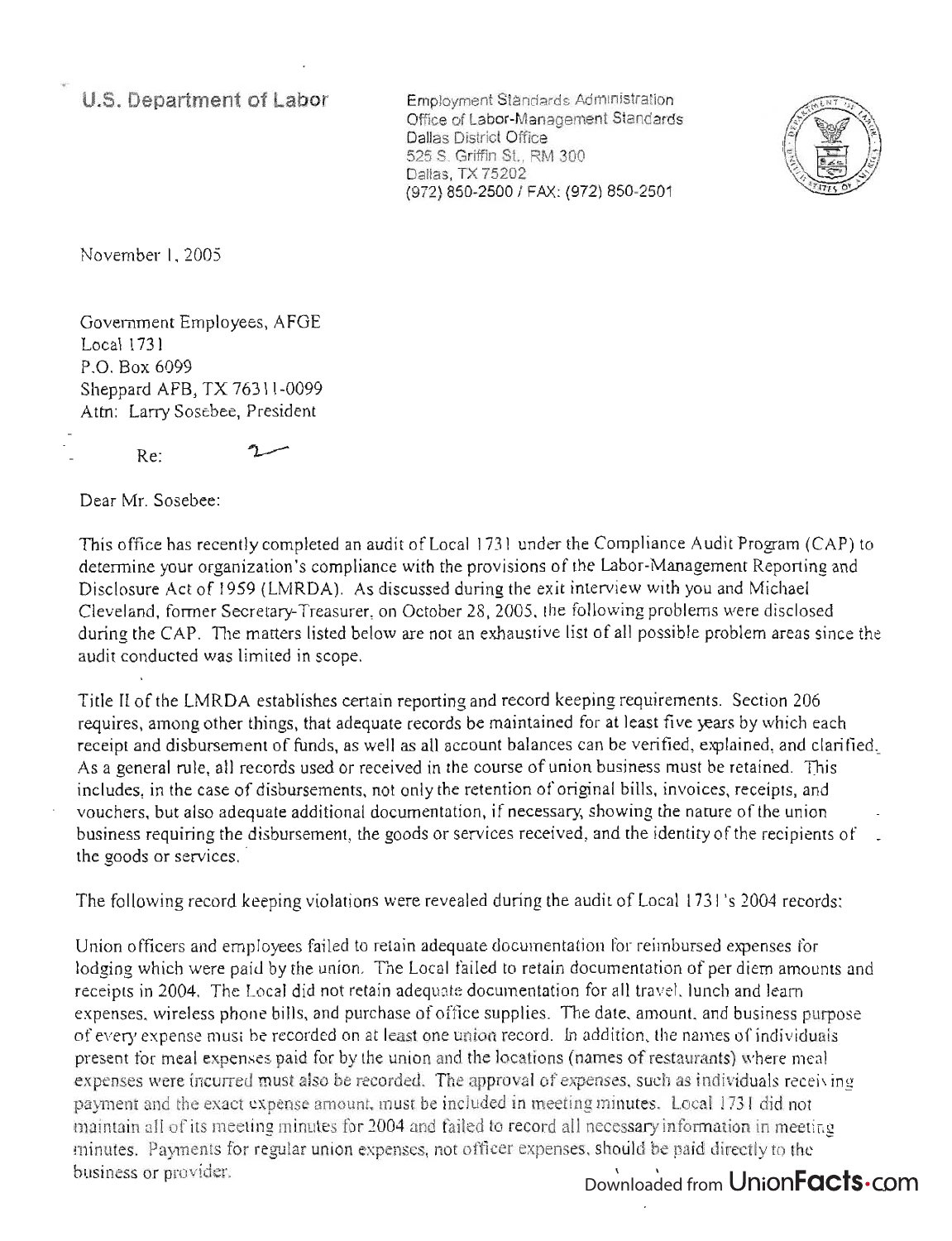With respect to documentation retained in support of specific disbursements (including those in payment of credit card charges), the record retention requirement includes not only the retention of original bills, invoices, receipts, and vouchers, but also additional documentation, if necessary, showing the nature of the union business requiring the disbursement, the goods or services received, and all the recipients of the goods or services. In most instances, this documentation requirement can be most easily satisfied with a sufficiently descriptive receipt. If a receipt is not sufficiently descriptive, a note can be written on it providing the additional information. An exception may be made only in those cases where I) other equally descriptive documentation has been maintained, and 2) there is evidence of actual oversight and \_ control over disbursements.

In the case of reimbursed mileage expenses for personal vehicles used for business travel, records must be maintained which identify the date of travel, locations traveled to and from, number or miles driven, and the business purpose of each use. The Local did not meet this requirement.

Local 1731 failed to retain an inventory list of property which it purchased or obtained by merging with other Local 's in the past. Records must be retained which account for all union property. If any property is sold to members, donated or destroyed, the date and amount received from every sale or disposition must be recorded in at least one record.

Local 1731 failed to record in its records some employer dues check-off checks and some interest received from banks. The Local also failed to record all service charges incurred in 2004. Union receipts records must include an adequate identification of each receipt of money. The Local failed to record the receipts, disbursements and account balances for all three of its accounts. The records should show the exact date that the money was received, the identity of the source of the money, and the individual amount received from each source.

Some checks which were voided and not issued were not retained. All voided checks must be maintain and not destroyed.

As agreed, provided that Local 1731 maintains adequate documentation for its disbursements in the future, no additional enforcement action will be taken regarding this violation. The proper maintenance of union records is the personal responsibility of the individuals who are required to file Local 1731's LM-3 report. You should be aware that Section 206 of the LMRDA provides for a fine of not more than \$10,000 or imprisonment for not more than one year, or both, for willful failure to maintain records.

The CAP disclosed a violation of LMRDA section 201(b), because the Labor Organizations Annual Report (Fonn LM-3) filed by Local 1731 for fiscal year ending December 3 1.2004 was deficient in the following areas:

The names of some officers who held office during the year were not reported in item 24 with the total amount of payments to or for them. The names of all persons who held office during the year must be eported in item 24 regardless of whether or not they received any payments from the union. Downloaded from